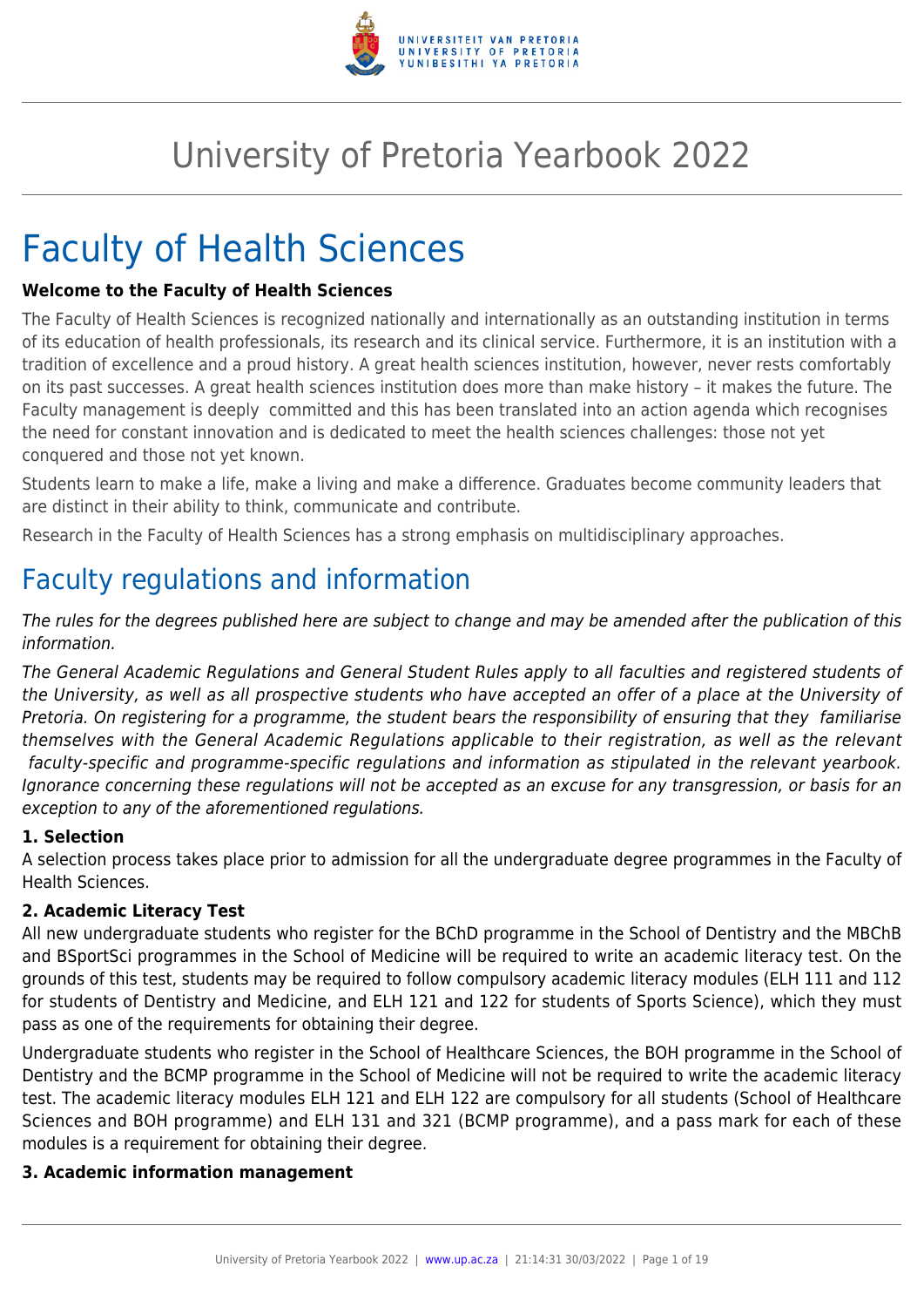

It is required of all new first-year students at the University of Pretoria to complete the Academic information management modules (AIM 111 and AIM 121). Details of this module can be found in the Course Catalog.

#### **4. Subminimum in examination papers**

Where applicable, the subminima required in examinations appears in the regulations of the degree/diploma in question and in the study guide.

#### **5. Examinations**

The examinations in first-semester modules usually take place in May/June and the supplementary examination in July (exception being the MBChB degree which usually takes place in November/December), and the second semester (including year modules) examination take place in October/November and the supplementary examination in November/December.

#### **6. Special examinations**

Also refer to General Academic Regulation G12.4.

A student who is prevented from writing the standard examination due to illness or other qualifying circumstances, may be granted permission by the dean to write a special examination in the particular module(s).

An application to write a special examination, accompanied by supporting documentation in the form of a medical certificate issued by a registered medical practitioner in the case of illness (see Section A21 for more information on medical certificates), or appropriate supporting documents in the case of other qualifying circumstances (see Section A22 for more information on affidavits), accompanied by a letter of motivation, must be submitted to the dean in the prescribed manner, within three days of the date of the particular examination that was not written. If an application could not be submitted on time, a late application supported by the required documentation and a valid reason or motivation for the late application must be submitted to the dean for consideration.

The date for a special examination is determined by the lecturer, in consultation with the head of the relevant department, if it cannot take place on the scheduled examination or supplementary examination dates. The examination must be conducted as soon as possible after the qualifying circumstances or illness have/has ceased to exist.

#### **7. Re-marking of examination scripts**

Also refer to General Academic Regulation G14.

In accordance with the stipulations of the General Academic Regulations, departments give feedback to students after an examination on the framework used by the examiners during the examination. The way in which feedback is given, is determined by the relevant head of department. Students may, after perusal, and after the examination period (which includes the examination and the supplementary examination), within 14 calendar days after commencement of the lectures in the next semester, and after payment of the prescribed fee, apply for the re-marking of an examination script, by an examiner who should be an external examiner from outside of the University) appointed by the relevant head of department.

The Faculty of Health Science furthermore defines the relevant regulation as follows:

i. A student has the right of perusal of his or her examination script before applying for the re-marking of the examination script.

The following is determined by perusal of the script:

- Whether all the answers have been marked.
- Whether the marks awarded, have been calculated correctly.
- Whether the student did in fact answer all the questions.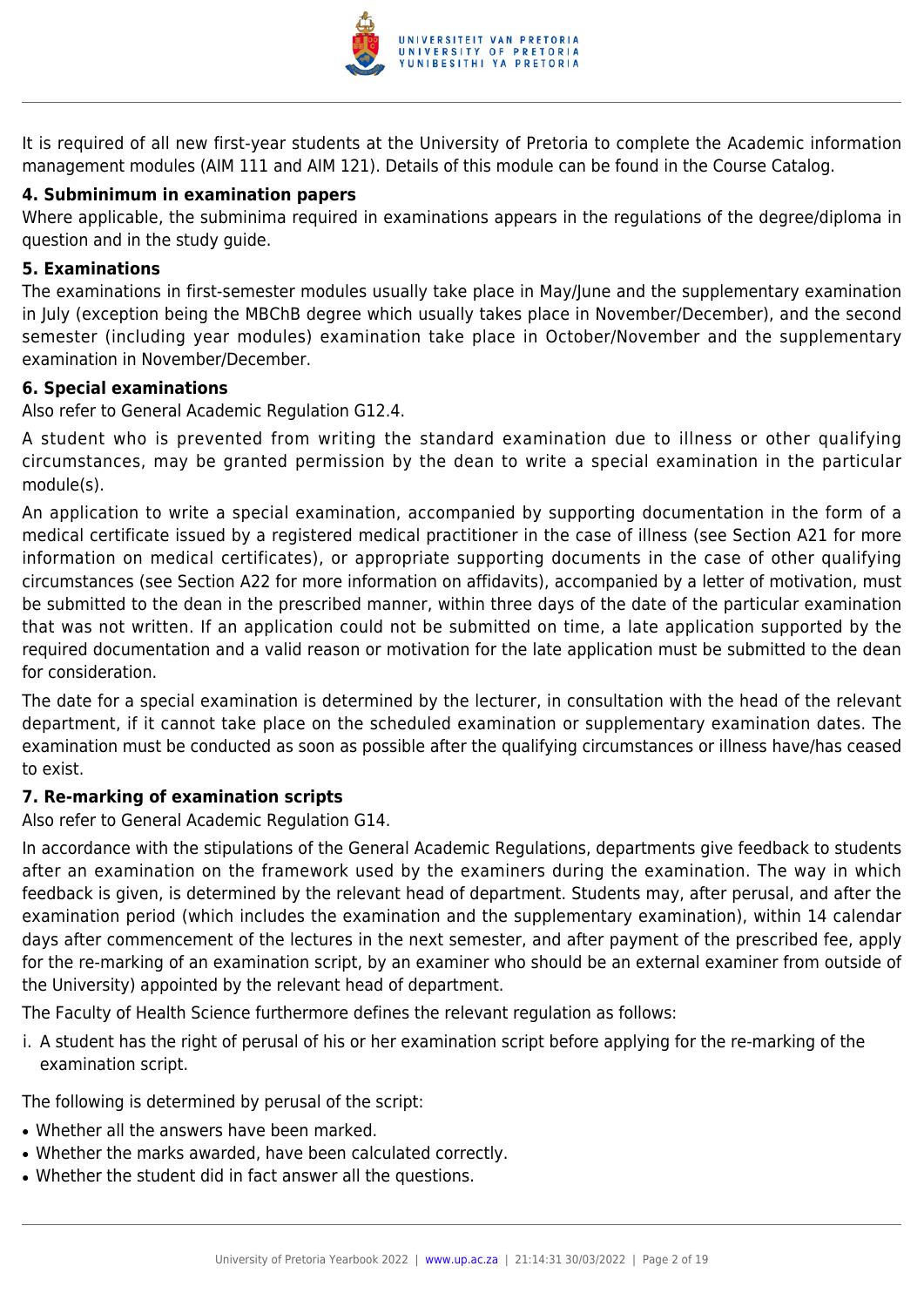

ii. During perusal, the student, the lecturer as well as a third person (staff member) must be present.

If a discussion about the content of the answers in the script develops, the student must be referred to Student Administration, where he or she applies for the re-marking of the examination script.

#### **8. Supplementary examination opportunity**

- i. A student may be admitted to a supplementary examination in a module in the following instances [except for specific faculty requirements in respect of supplementary examinations in specific blocks for the first to the fifth year of study for the MBChB degree and the first and second year of study for BChD]:
	- a. If a final mark of between 40% and 49% has been obtained.
	- b. If a pass mark has been obtained but the required subminimum of 40% has not been met in the examination as a whole; or
	- c. If a pass mark has been obtained but not the required subminimum in subsections of the module.
- ii. A student must obtain a minimum of 50% in the supplementary examination to pass.
- iii. The highest final mark (pass mark) that can be awarded to a student for a supplementary examination, is 50%.

#### **9. Promotion**

Also refer to General Academic Regulation G10.3.

In certain departments, as indicated in the yearbook students can be promoted to a next semester or level of a subject without writing the prescribed examination, provided that their preparation is satisfactory and a continuous evaluation mark of at least 65% has been obtained.

Departments where promotion as prescribed above is possible, will inform students within a reasonable time in this regard.

#### **Note:**

Students obtain credit for a promoted module only after they have passed an examination in a consecutive module or modules of the subject in question at this University.

Promotion as described above, does not refer to the option that medical students may exercise to have the block mark at the end of the year, validated as the final block mark for a relevant block (i.e. to be exempted from the block examination in the block), provided, inter alia, that a block mark of at least 65% has been obtained in the block in question.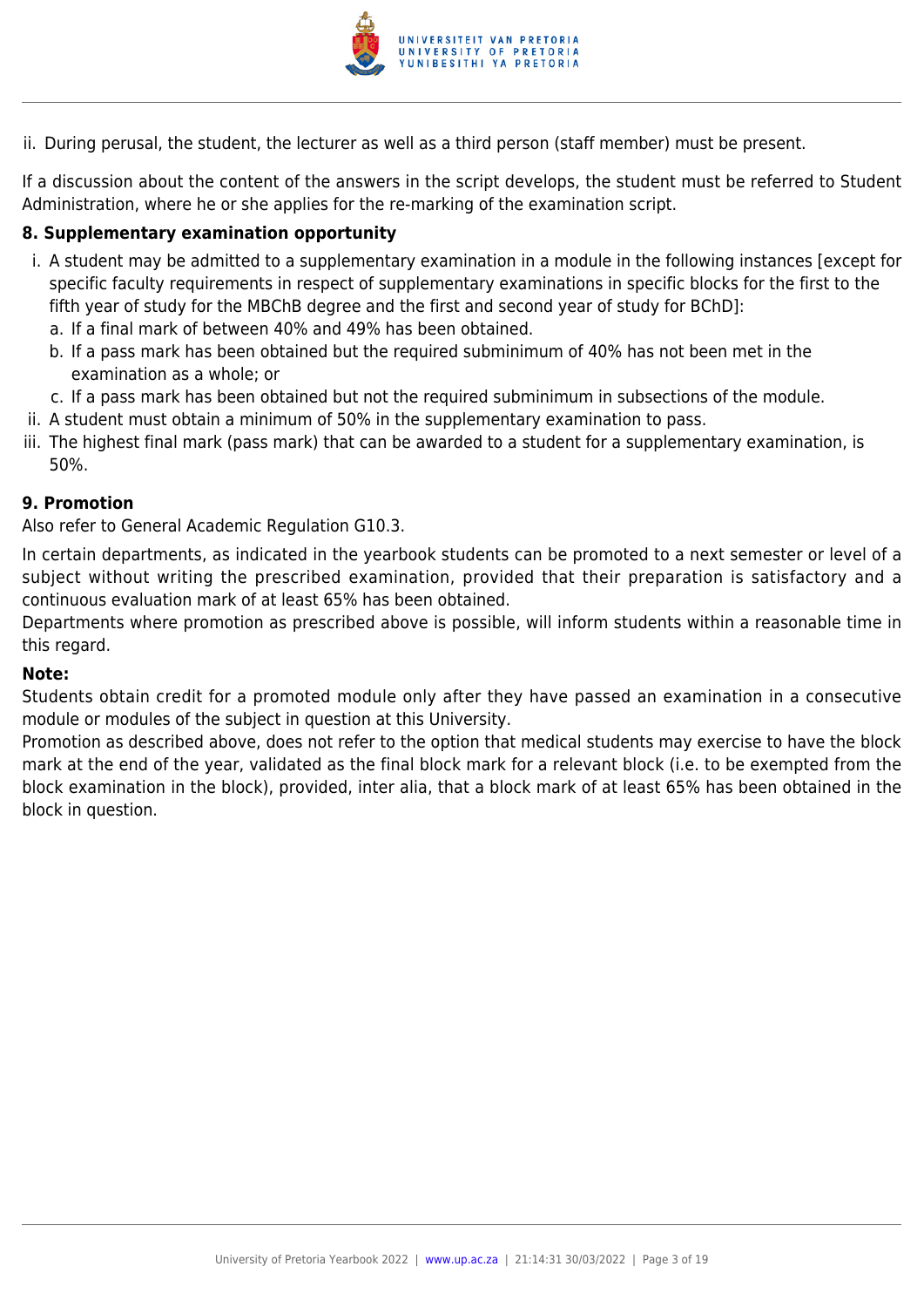

- Undergraduate Degree
- **BChD (10136001)**
- **BOH (10132001)**
- **BOT (10138003)**
- **BPhysT (10138103)**
- **MBChB (10130003)**
- **BCMP (10130012)**
- **BDietetics (10139003)**
- **BNurs (10131002)**
- **BRad in Diagnostics (10137100)**
- **BSportSci (10135010)**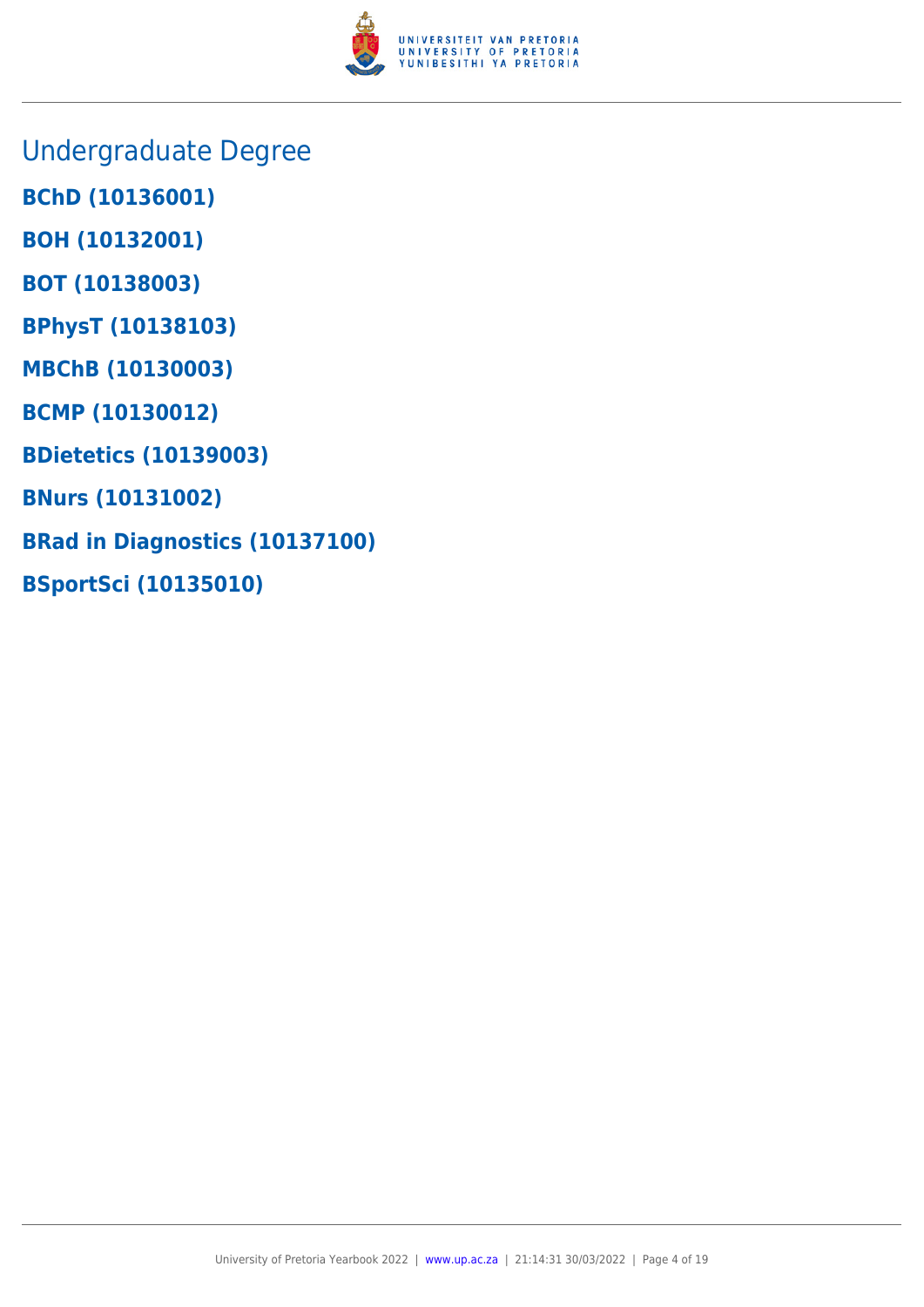

## Postgrad Diploma/Certificate

- **PGDip (Dentistry) (Aesthetic Dentistry) (10221015)**
- **PGDip (Dentistry) (Community Dentistry) (10221012)**
- **PGDip (Dentistry) (Dental Materials) (10221014)**
- **PGDip (Dentistry) (Endodontics) (10221001)**
- **PGDip (Dentistry) (Implantology) (10221016)**
- **PGDip (Dentistry) (Odontology) (10221003)**
- **PGDip (Dentistry) (Oral Medicine) (10221009)**
- **PGDip (Dentistry) (Oral Microbiology) (10221010)**
- **PGDip (Dentistry) (Oral Pathology) (10221000)**
- **PGDip (Dentistry) (Oral Surgery) (10221005)**
- **PGDip (Dentistry) (Orthodontics) (10221002)**
- **PGDip (Dentistry) (Pedodontics) (10221004)**
- **PGDip (Dentistry) (Periodontology) (10221006)**
- **PGDip (Dentistry) (Practice Management) (10221013)**
- **PGDip (Dentistry) (Preventive Dentistry) (10221011)**
- **PGDip (Dentistry) (Prosthetics) (10221008)**
- **PGDip (Dentistry) (Prosthodontics) (10221017)**
- **PGDip (Dentistry) (Radiography) (10221018)**
- **PGDip (Dentistry) (Restorative Dentistry) (10221007)**
- **PGDip (Family Medicine) (10220008)**
- **PGDip (General Ultrasound) (10220007)**
- **PGDip (Hand Therapy) (10220012)**
- **PGDip (Health Systems Management) (Executive Leadership) (10220001)**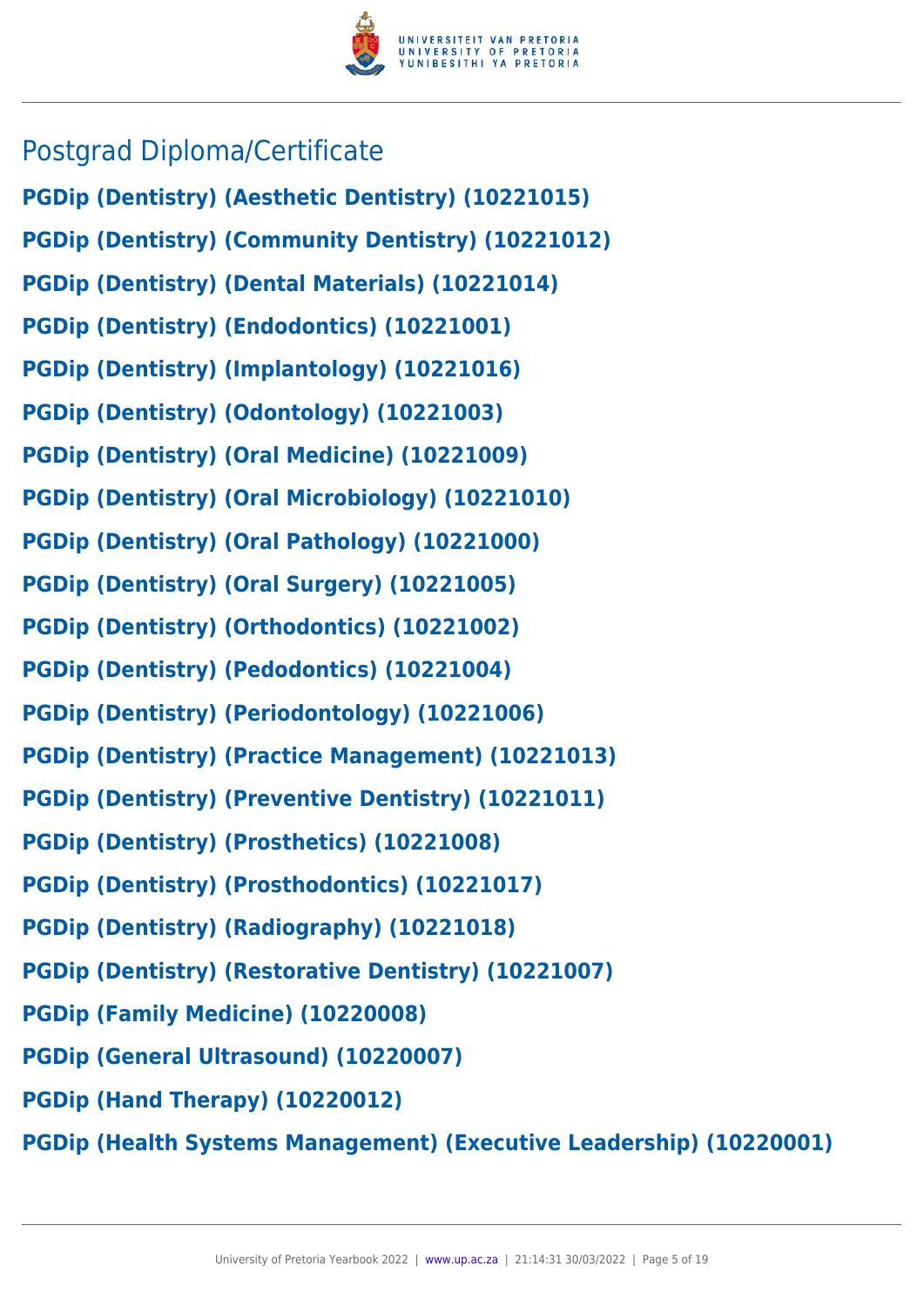

- **PGDip (Occupational Medicine and Health) (10220003)**
- **PGDip (Tropical Medicine and Health) (10220000)**
- **PGDip (Vocational Rehabilitation) (10220009)**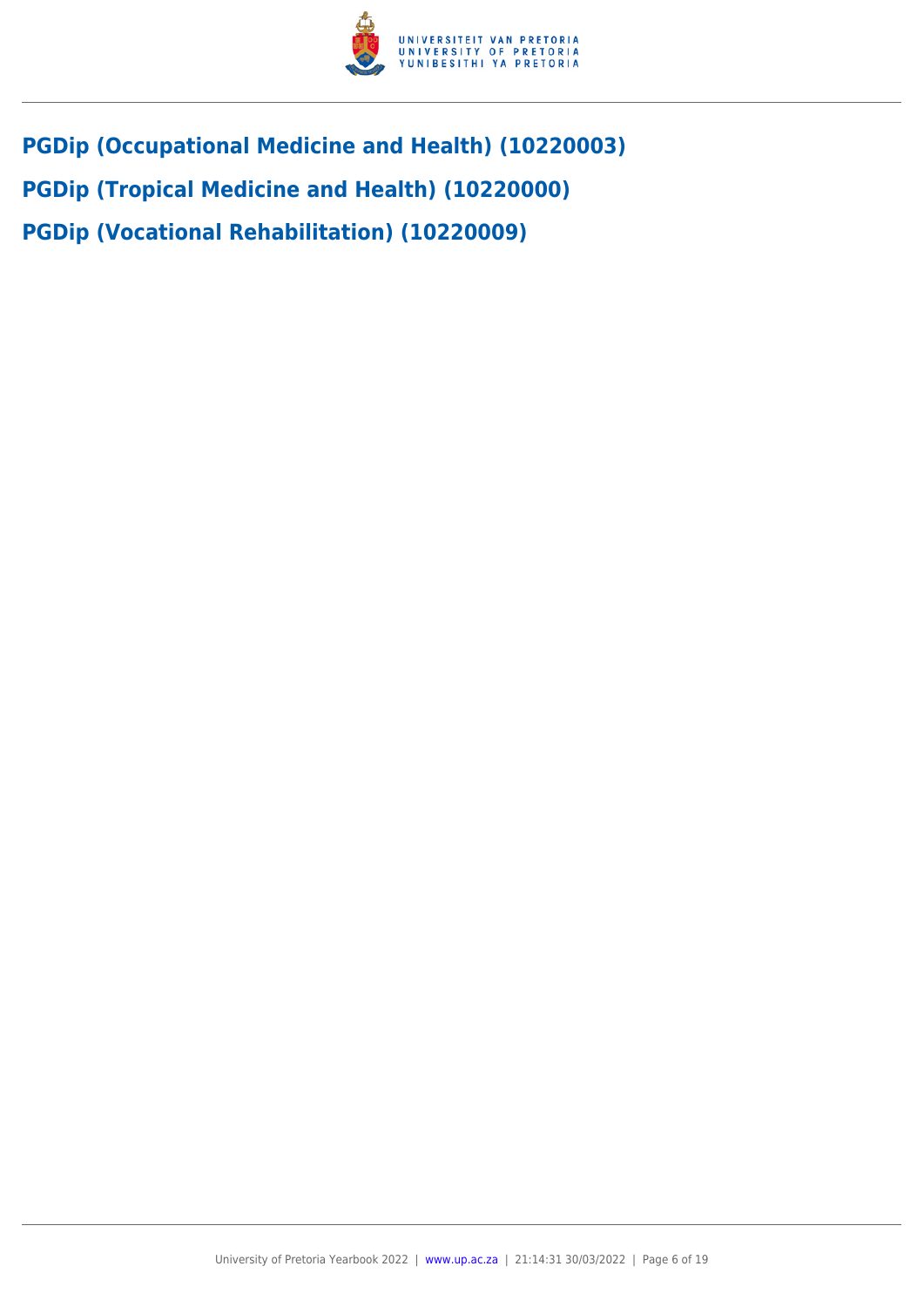

### **Honours**

- **BScHons (Medical Physics) (10243003)**
- **BRadHons (Diagnostics) (10247015)**
- **BRadHons (Nuclear Medicine) (10247013)**
- **BRadHons (Nuclear Medicine) (10247016)**
- **BRadHons (Radiation Therapy) (10247012)**
- **BRadHons (Radiation Therapy) (10247014)**
- **BScHons (Aerospace Medicine) (10244024)**
- **BScHons (Anatomy) (10243004)**
- **BScHons (Biokinetics) (10243025)**
- **BScHons (Cell Biology) (10244052)**
- **BScHons (Chemical Pathology) (10243152)**
- **BScHons (Comparative Anatomy) (10243024)**
- **BScHons (Developmental Biology) (10243007)**
- **BScHons (Environmental Health) (10244026)**
- **BScHons (Epidemiology and Biostatistics) (10244016)**
- **BScHons (Haematology) (10244062)**
- **BScHons (Human Cell Biology) (10243006)**
- **BScHons (Human Histology) (10243005)**
- **BScHons (Human Physiology) (10243027)**
- **BScHons (Macro-anatomy) (10243010)**
- **BScHons (Medical Criminalistics) (10243192)**
- **BScHons (Medical Immunology) (10243172)**
- **BScHons (Medical Microbiology) (10243002)**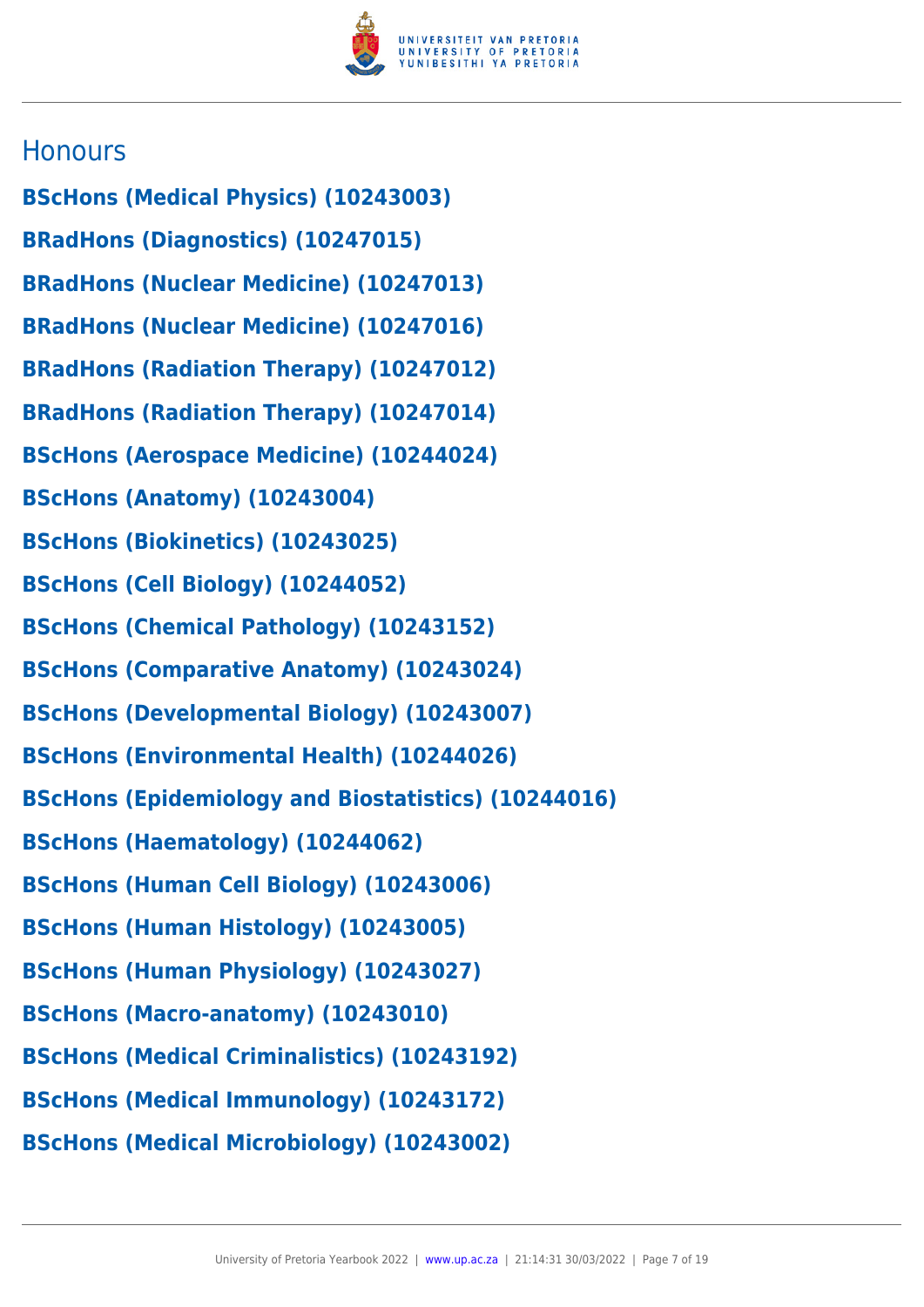

- **BScHons (Medical Nuclear Science) (10243182)**
- **BScHons (Medical Oncology) (10244032)**
- **BScHons (Medical Virology) (10243133)**
- **BScHons (Neuro-anatomy) (10243008)**
- **BScHons (Occupational Hygiene) (10244025)**
- **BScHons (Pharmacology) (10243162)**
- **BScHons (Physical Anthropology) (10243009)**
- **BScHons (Radiation Oncology) (10243144)**
- **BScHons (Reproductive Biology) (10244043)**
- **BScHons (Reproductive Biology) (Andrology) (10244044)**
- **BScHons (Sports Science) (10243026)**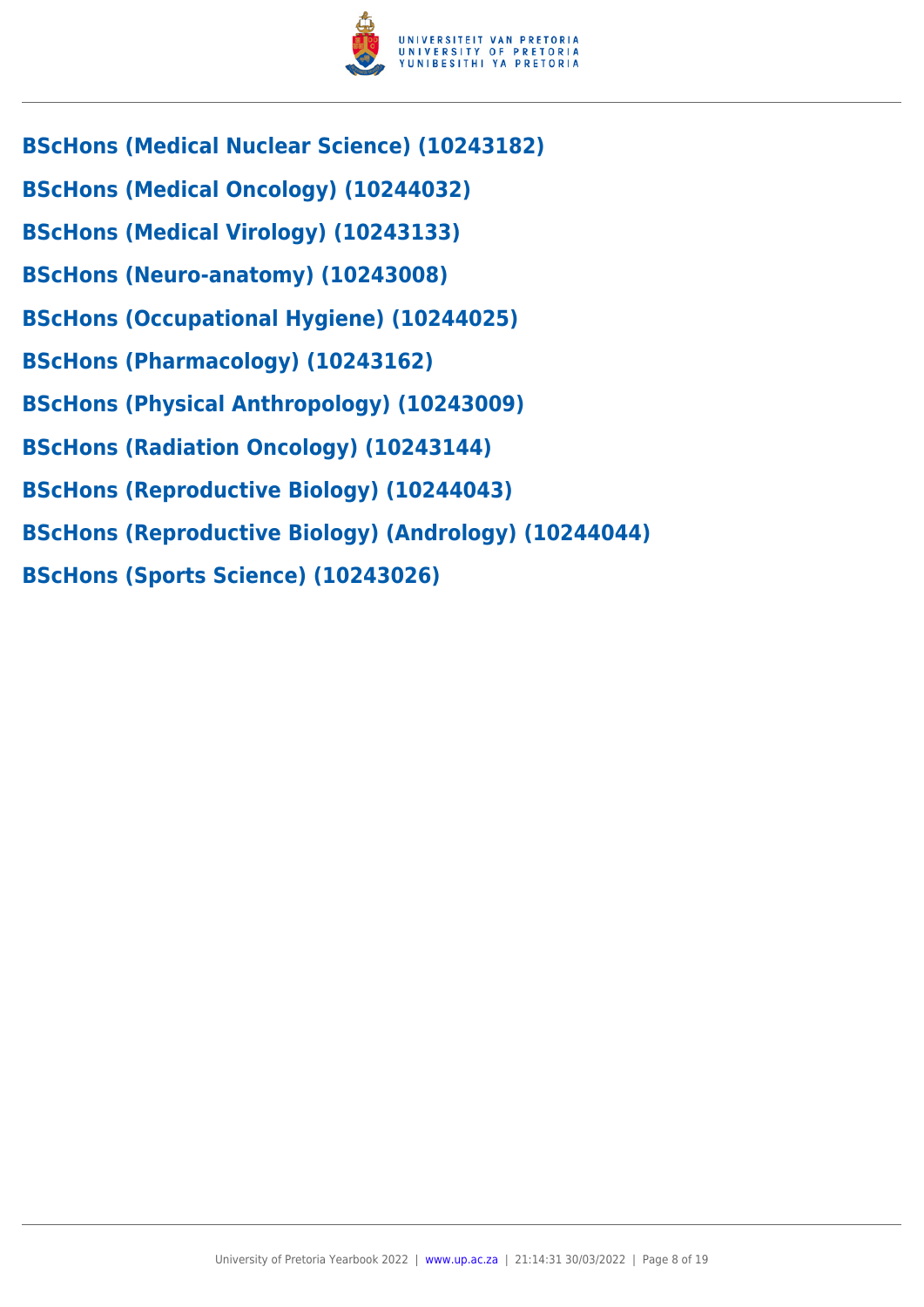

## Master's

**MPharmMed (10256002)**

**MSc (Epidemiology and Biostatistics) (10253335)**

**MSc (Sports Medicine) (Coursework) (10253141)**

**MChD (Community Dentistry) (10252050)**

**MChD (Maxillofacial and Oral Surgery) (endorsement ChirMaxFac-Dent) (10252000)**

**MChD (Maxillofacial and Oral Surgery) (endorsement ChirMaxFac-Med) (10252070)**

**MChD (Maxillofacial and Oral Surgery) (endorsement ChirMaxFac-Med) (10252080)**

**MChD (Maxillofacial and Oral Surgery) (endorsement ChirMaxFac-Med) (10252081)**

**MChD (Oral Pathology) (10252030)**

**MChD (Orthodontics) (10252020)**

**MChD (Periodontics and Oral Medicine) (10252040)**

**MChD (Prosthodontics) (10252060)**

**MDietetics (10259003)**

**MDietetics (Coursework) (10259004)**

**MECI (10258241)**

**MMed (Anaesthesiology) (10250012)**

**MMed (Anatomical Pathology) (10250252)**

**MMed (Chemical Pathology) (10250273)**

**MMed (Clinical Pathology) (10250242)**

**MMed (Dermatology) (10250032)**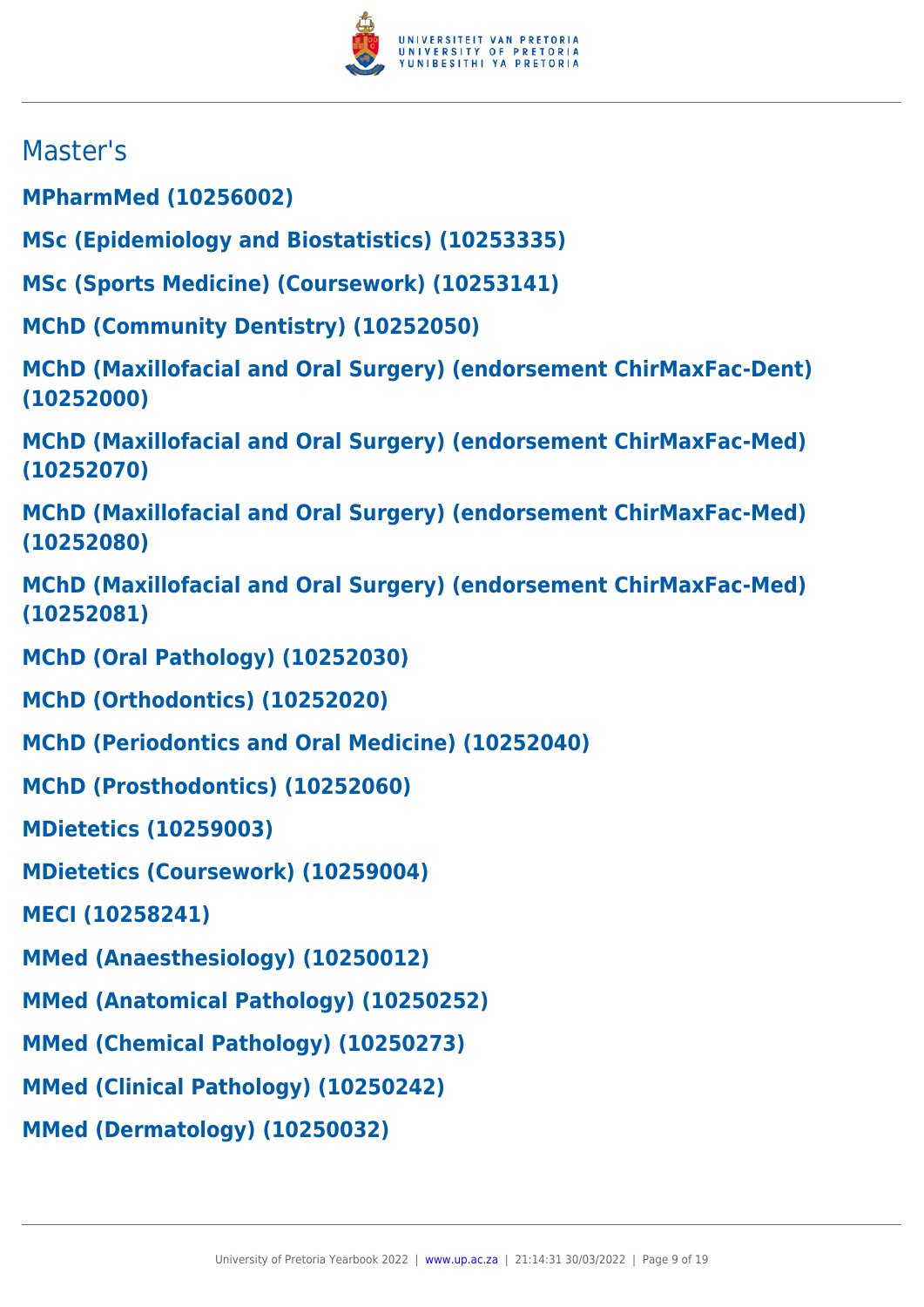

- **MMed (Emergency Medicine) (10250394)**
- **MMed (Family Medicine) (10250402)**
- **MMed (Forensic Pathology) (10250274)**
- **MMed (Geriatrics) (10250042)**
- **MMed (Haematology) (10250282)**
- **MMed (Internal Medicine) (10250052)**
- **MMed (Medical Microbiology) (10250262)**
- **MMed (Medical Oncology) (10250165)**
- **MMed (Medical Virology) (10250393)**
- **MMed (Neurology) (10250092)**
- **MMed (Neurosurgery) (10250192)**
- **MMed (Nuclear Medicine) (10250382)**
- **MMed (Obstetrics and Gynaecology) (10250102)**
- **MMed (Occupational Medicine) (10250374)**
- **MMed (Ophthalmology) (10250112)**
- **MMed (Orthopaedics) (10250202)**
- **MMed (Otorhinolaryngology) (10250362)**
- **MMed (Paediatric Surgery) (10250025)**
- **MMed (Paediatrics) (10250122)**
- **MMed (Plastic Surgery) (10250212)**
- **MMed (Psychiatry) (10250142)**
- **MMed (Public Health Medicine) (10250373)**
- **MMed (Radiation Oncology) (10250164)**
- **MMed (Radiological Diagnostics) (10250153)**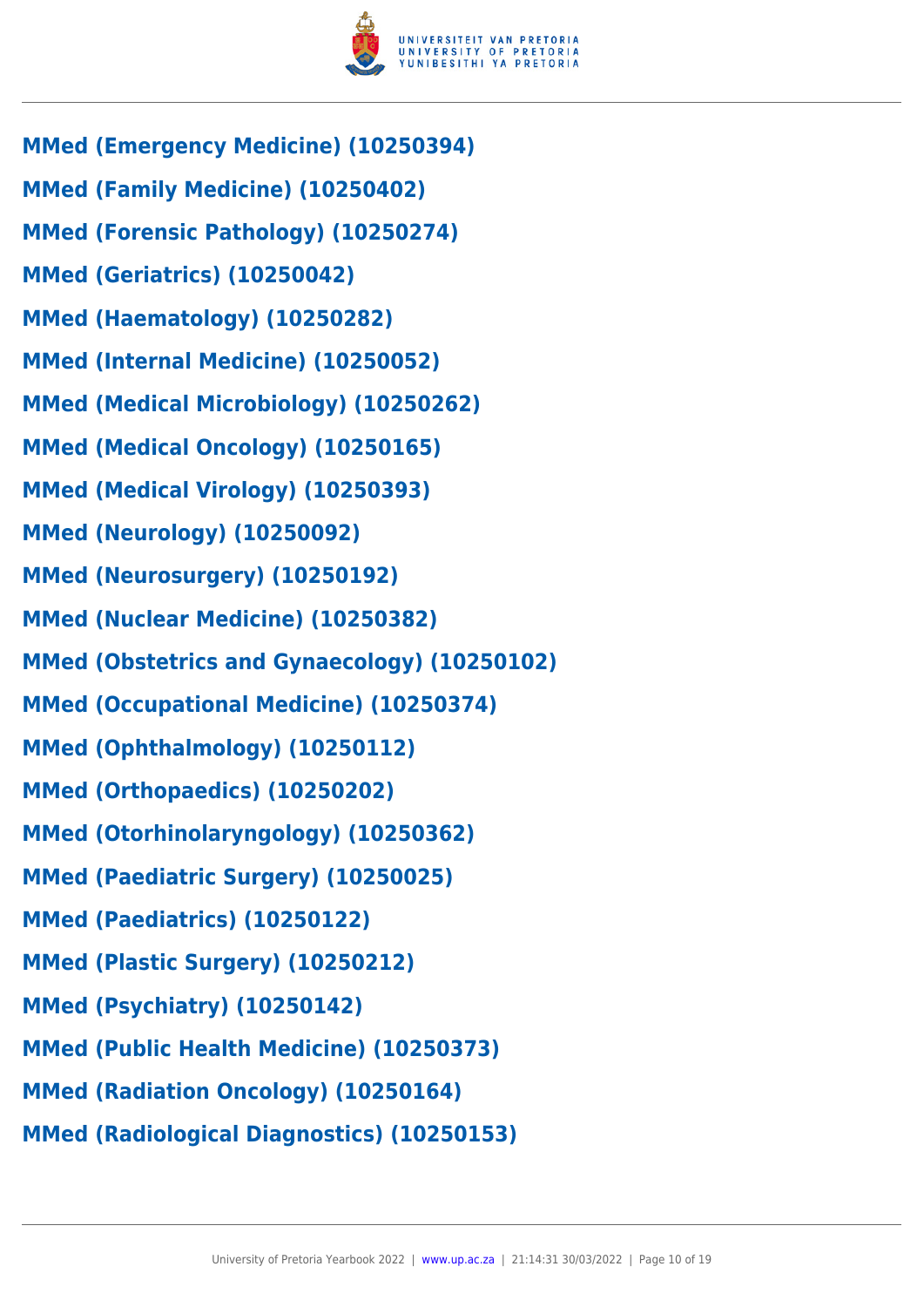

- **MMed (Surgery) (10250024)**
- **MMed (Thoracic Surgery) (10250232)**
- **MMed (Urology) (10250222)**
- **MMilMed (10255002)**
- **MNurs (Clinical Fields of Study) (10251154)**
- **MNurs (Clinical Fields of Study) (Coursework) (10251056)**
- **MNurs (Nursing Education) (10251053)**
- **MNurs (Nursing Education) (Coursework) (10251055)**
- **MNurs (Nursing Management) (10251113)**
- **MNurs (Nursing Management) (Coursework) (10251114)**
- **MOccTher (10258002)**
- **MOccTher (Activity Theory) (Coursework) (10258052)**
- **MOccTher (Hand Therapy) (Coursework) (10258012)**
- **MOccTher (Neurology) (Coursework) (10258022)**
- **MOccTher (Paediatrics) (Coursework) (10258032)**
- **MOccTher (Psychiatry) (Coursework) (10258042)**
- **MPH (10256502)**
- **MPhil (Allergology) (Coursework) (10250502)**
- **MPhil (Cardiology) (Coursework) (10250503)**
- **MPhil (Child and Adolescent Psychiatry) (Coursework) (10250504)**
- **MPhil (Clinical Haematology) (Coursework) (10250505)**
- **MPhil (Critical Care) (Coursework) (10250506)**
- **MPhil (Developmental Paediatrics) (Coursework) (10250507)**
- **MPhil (Endocrinology and Metabolism) (Coursework) (10250508)**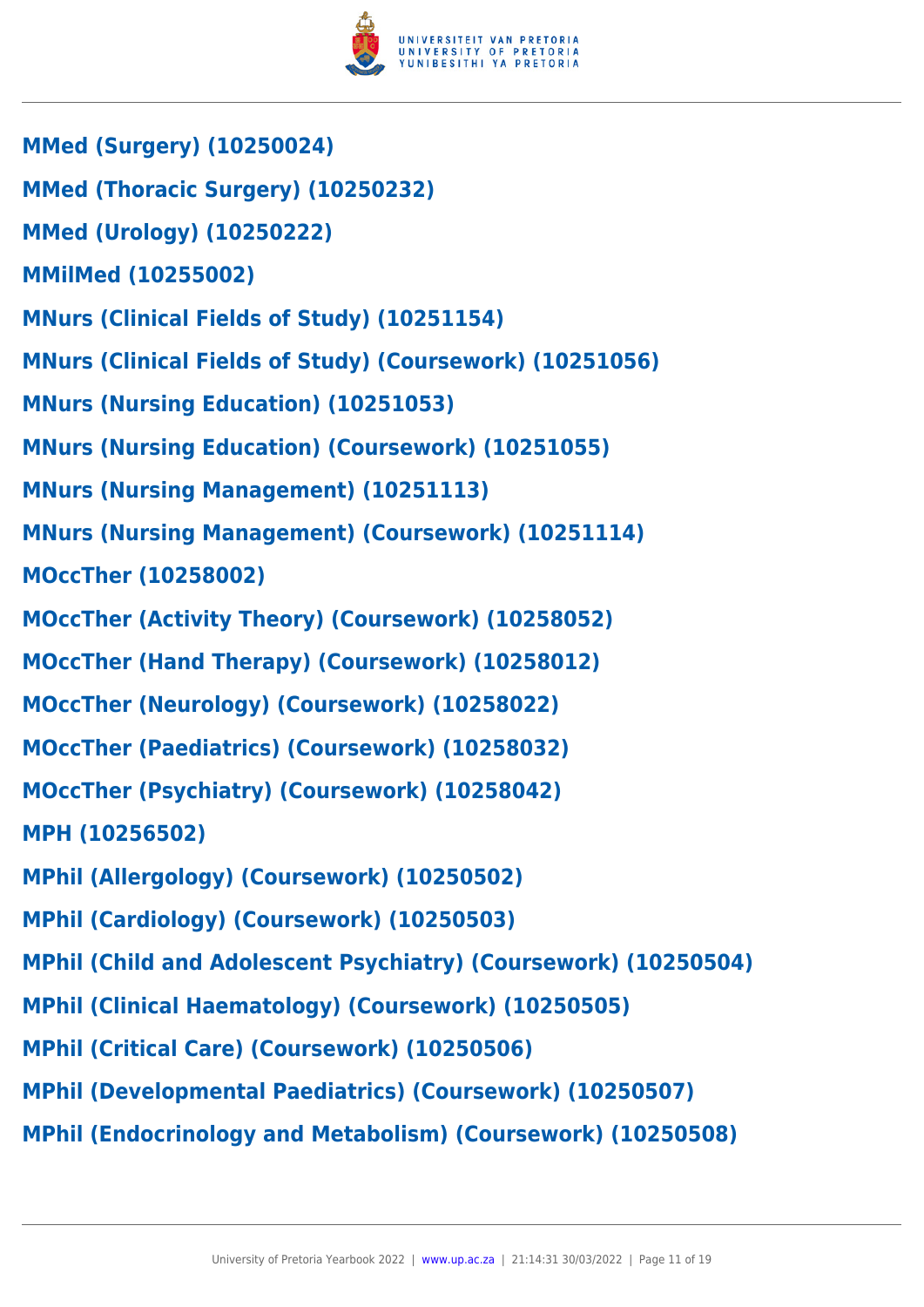

- **MPhil (Forensic Psychiatry) (Coursework) (10250532)**
- **MPhil (Gynaecological Oncology) (Coursework) (10250509)**
- **MPhil (Infectious Diseases) (Coursework) (10250510)**
- **MPhil (Maternal and Fetal Medicine) (Coursework) (10250511)**
- **MPhil (Medical Gastroenterology) (Coursework) (10250512)**
- **MPhil (Medical Oncology) (Coursework) (10250533)**
- **MPhil (Neonatology) (Coursework) (10250513)**
- **MPhil (Nephrology) (Coursework) (10250514)**
- **MPhil (Paediatric Allergology) (Coursework) (10250515)**
- **MPhil (Paediatric Cardiology) (Coursework) (10250516)**
- **MPhil (Paediatric Critical Care) (Coursework) (10250517)**
- **MPhil (Paediatric Endocrinology and Metabolism) (Coursework) (10250518)**
- **MPhil (Paediatric Gastroenterology) (Coursework) (10250519)**
- **MPhil (Paediatric Infectious Diseases) (Coursework) (10250520)**
- **MPhil (Paediatric Nephrology) (Coursework) (10250521)**
- **MPhil (Paediatric Neurology) (Coursework) (10250522)**
- **MPhil (Paediatric Oncology) (Coursework) (10250523)**
- **MPhil (Paediatric Pulmonology) (Coursework) (10250524)**
- **MPhil (Paediatric Rheumatology) (Coursework) (10250525)**
- **MPhil (Philosophy and Ethics of Mental Health) (Coursework) (10250531)**
- **MPhil (Pulmonology) (Coursework) (10250526)**
- **MPhil (Reproductive Medicine) (Coursework) (10250534)**
- **MPhil (Rheumatology) (Coursework) (10250527)**
- **MPhil (Surgical Gastroenterology) (Coursework) (10250528)**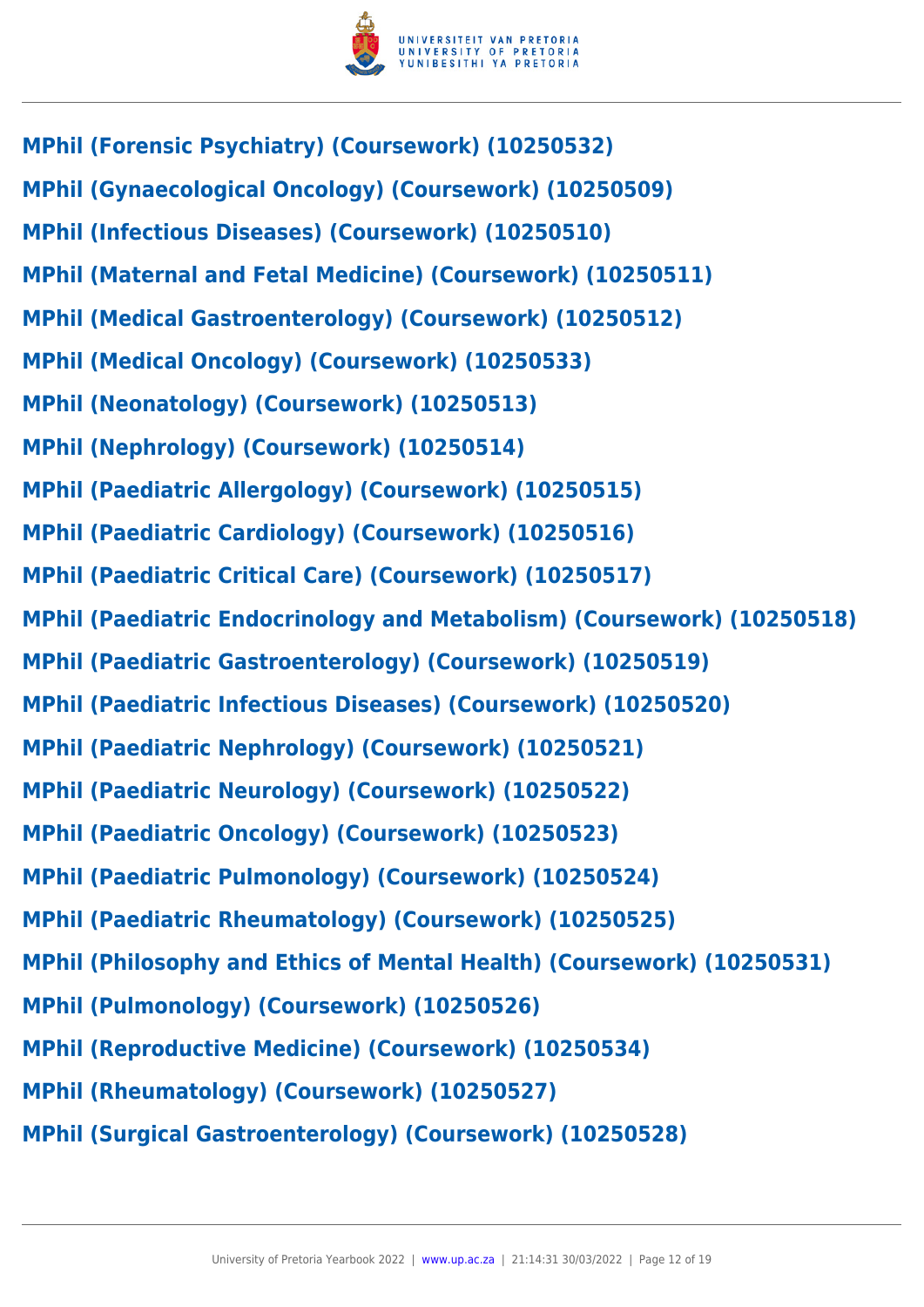

- **MPhil (Trauma Surgery) (Coursework) (10250529)**
- **MPhil (Urogynaecology) (Coursework) (10250535)**
- **MPhil (Vascular Surgery) (Coursework) (10250530)**

**MPhysio (10258103)**

- **MPhysio (Internal Medicine) (Coursework) (10258163)**
- **MPhysio (Neurology and Neurosurgery) (Coursework) (10258233)**
- **MPhysio (Orthopaedic Manual Therapy) (Coursework) (10258213)**
- **MPhysio (Orthopaedics) (Coursework) (10258203)**
- **MPhysio (Paediatrics) (Coursework) (10258173)**
- **MPhysio (Sports Medicine) (Coursework) (10258223)**
- **MPhysio (Surgery) (Coursework) (10258133)**
- **MPhysio (Women's Health) (Coursework) (10258183)**
- **MRad (Diagnostics) (10257002)**
- **MRad (Nuclear Medicine) (10257022)**
- **MRad (Radiation Therapy) (10257013)**
- **MSc (Aerospace Medicine) (10253252)**
- **MSc (Anatomy) (10253013)**
- **MSc (Applied Human Nutrition) (10253340)**
- **MSc (Cell Biology) (10253103)**
- **MSc (Chemical Pathology) (10253043)**
- **MSc (Dentistry) (10252090)**
- **MSc (Dentistry) (Maxillofacial and Oral Radiology) (Coursework) (10252092)**
- **MSc (Dentistry) (Oral Surgery) (Coursework) (10252091)**
- **MSc (Environmental Health) (10253323)**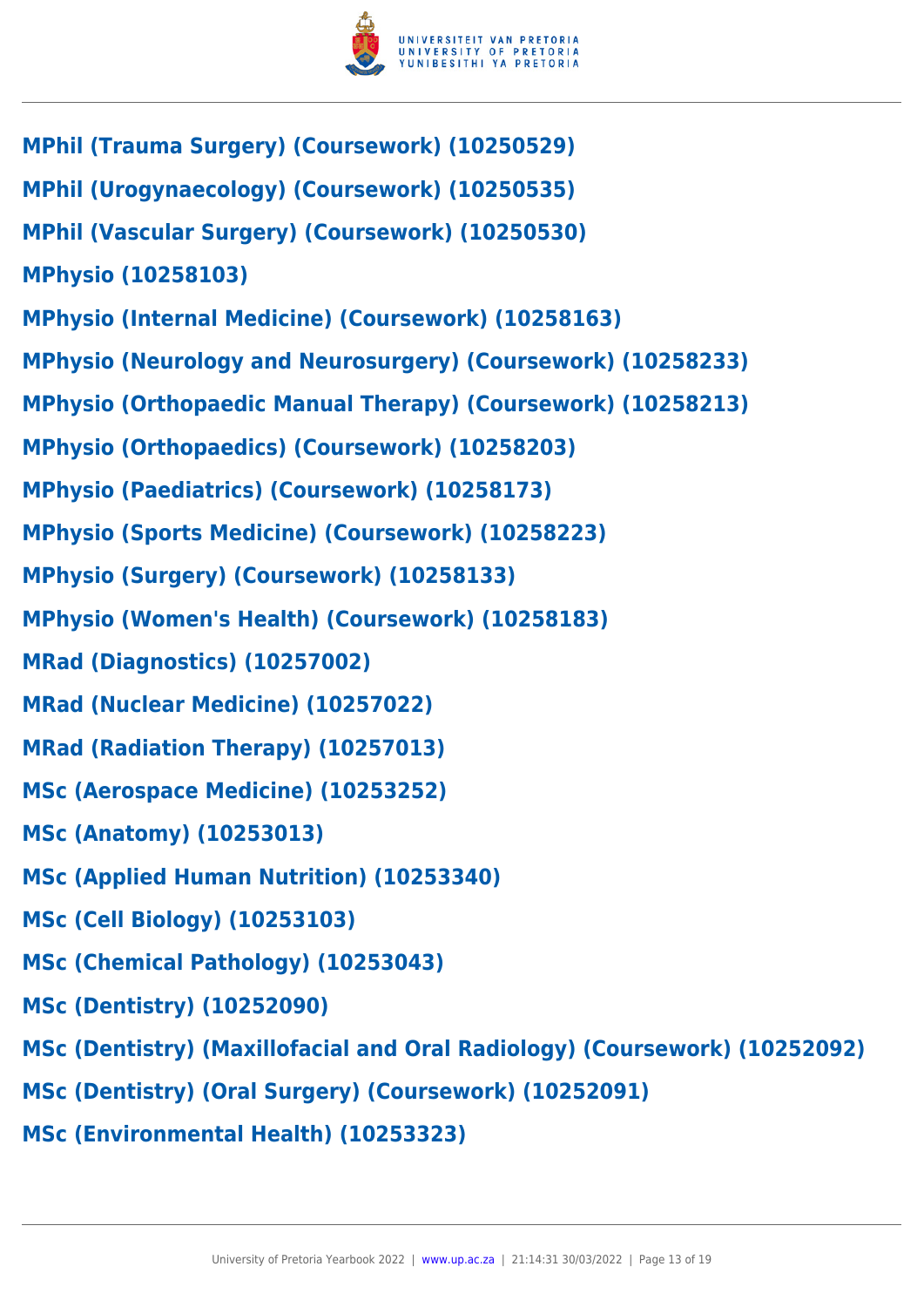

- **MSc (Haematology) (10253262)**
- **MSc (Human Genetics) (10253073)**
- **MSc (Human Physiology) (10253026)**
- **MSc (Medical Applied Psychology) (10253325)**
- **MSc (Medical Criminalistics) (10253123)**
- **MSc (Medical Immunology) (10253243)**
- **MSc (Medical Microbiology) (10253033)**
- **MSc (Medical Nuclear Science) (10253063)**
- **MSc (Medical Oncology) (10253302)**
- **MSc (Medical Physics) (10253272)**
- **MSc (Medical Virology) (10253133)**
- **MSc (Pharmacology) (10253053)**
- **MSc (Radiation Oncology) (10253283)**
- **MSc (Reproductive Biology) (10253093)**
- **MSc (Reproductive Biology) (Andrology) (10253312)**
- **MSc (Sports Science) (10253146)**
- **MSc (Sports Science) (Biokinetics) (10253144)**
- **MSc (Sports Science) (Biomechanics) (10253145)**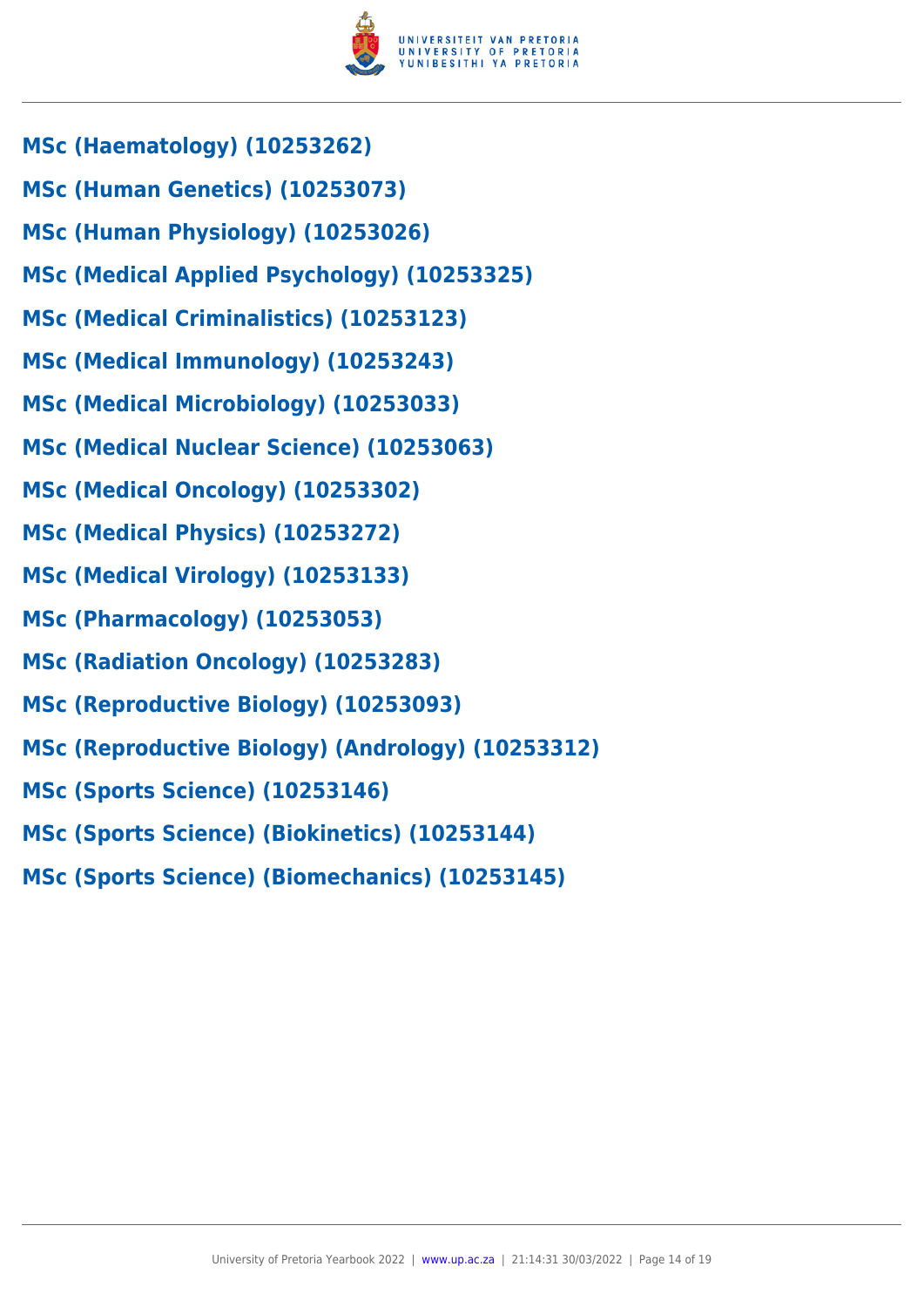

## **Doctorate**

- **PhD (Sports Medicine) (10260584)**
- **DMed (Anaesthesiology) (10260014)**
- **DMed (Anatomy) (10260222)**
- **DMed (Dermatology) (10260032)**
- **DMed (Family Medicine) (10260252)**
- **DMed (Forensic Medicine) (10260062)**
- **DMed (Geriatrics) (10260042)**
- **DMed (Haematology) (10260292)**
- **DMed (Human Physiology) (10260273)**
- **DMed (Internal Medicine) (10260052)**
- **DMed (Medical Microbiology) (10260282)**
- **DMed (Medical Oncology) (10260362)**
- **DMed (Neurology) (10260072)**
- **DMed (Neurosurgery) (10260172)**
- **DMed (Obstetrics and Gynaecology) (10260082)**
- **DMed (Ophthalmology) (10260092)**
- **DMed (Orthopaedics) (10260182)**
- **DMed (Otorhinolaryngology) (10260232)**
- **DMed (Paediatrics) (10260102)**
- **DMed (Pathology) (10260112)**
- **DMed (Pharmacology) (10260262)**
- **DMed (Plastic and Reconstructive Surgery) (10260192)**
- **DMed (Psychiatry) (10260122)**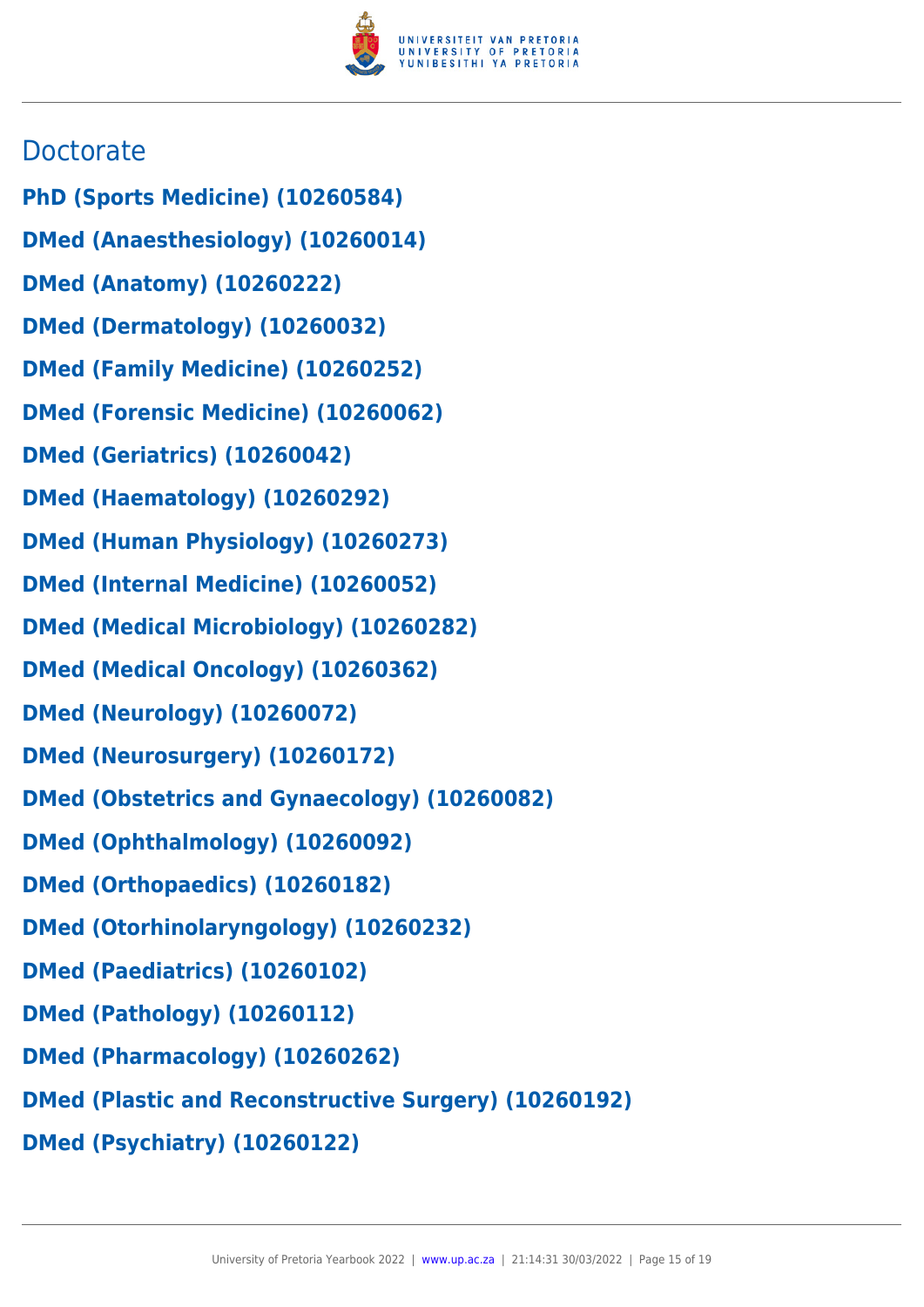

- **DMed (Public Health Medicine) (10260244)**
- **DMed (Radiation Oncology) (10260143)**
- **DMed (Radiological Diagnostics) (10260132)**
- **DMed (Reproductive Biology) (10260013)**
- **DMed (Reproductive Biology) (Andrology) (10260015)**
- **DMed (Surgery) (10260022)**
- **DMed (Thoracic Surgery) (10260212)**
- **DMed (Urology) (10260202)**
- **PhD (Anaesthesiology) (10260522)**
- **PhD (Anatomical Pathology) (10260442)**
- **PhD (Anatomy) (10260332)**
- **PhD (Chemical Pathology) (10260502)**
- **PhD (Community Health) (10260406)**
- **PhD (Dentistry) (10264000)**
- **PhD (Dermatology) (10260325)**
- **PhD (Diagnostic Radiology) (10260592)**
- **PhD (Dietetics) (10263062)**
- **PhD (Environmental Health) (10260410)**
- **PhD (Epidemiology) (10260409)**
- **PhD (Family Medicine) (10260462)**
- **PhD (Forensic Pathology) (10260612)**
- **PhD (Haematology) (10260622)**
- **PhD (Health Ethics) (10260603)**
- **PhD (Health Systems) (10260407)**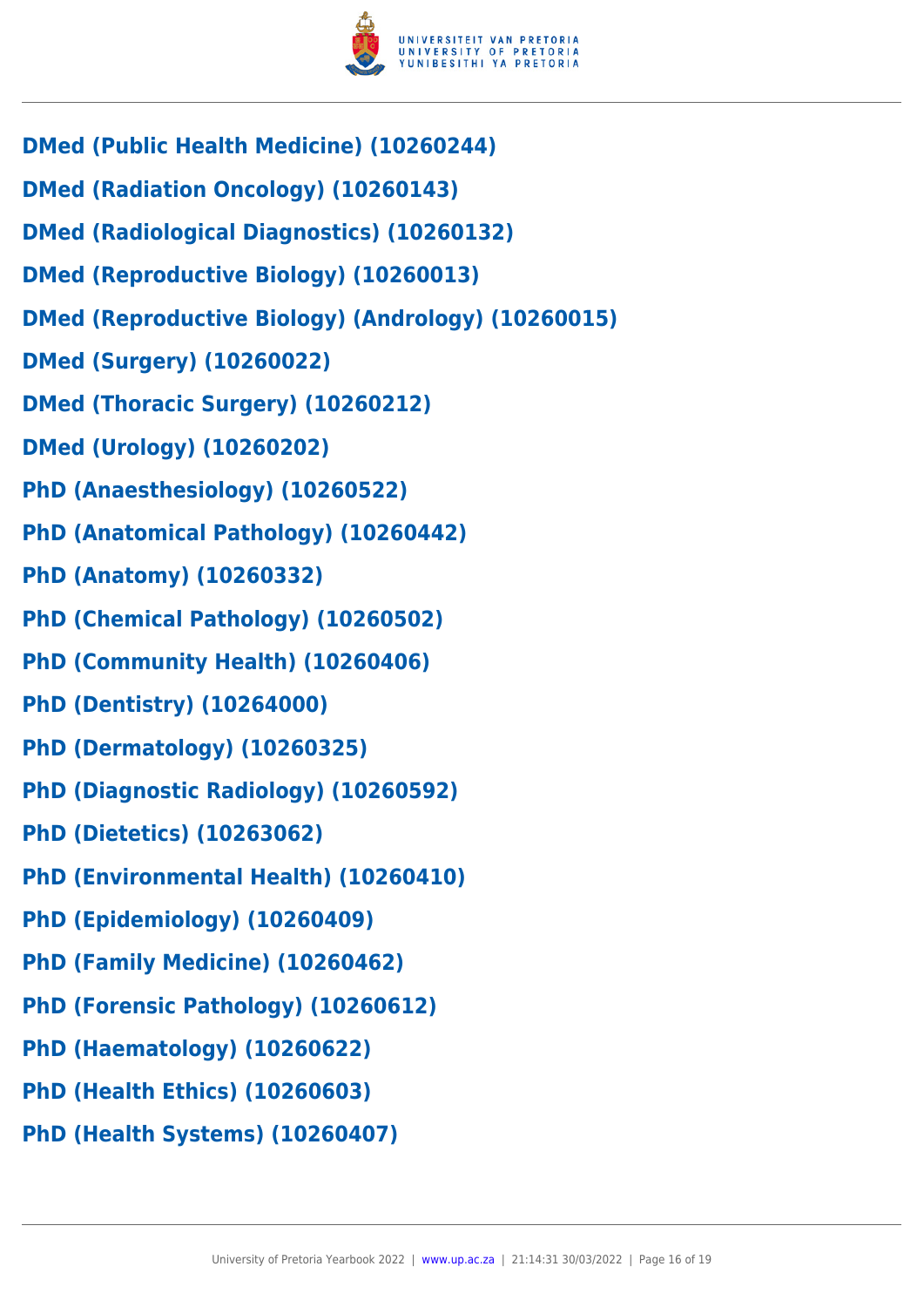

- **PhD (Human Genetics) (10260422)**
- **PhD (Human Physiology) (10260343)**
- **PhD (Internal Medicine) (10260382)**
- **PhD (Medical criminalistics) (10263050)**
- **PhD (Medical Immunology) (10263052)**
- **PhD (Medical Microbiology) (10260352)**
- **PhD (Medical Nuclear Science) (10260485)**
- **PhD (Medical Oncology) (10260432)**
- **PhD (Medical Physics) (10260542)**
- **PhD (Medical Virology) (10260492)**
- **PhD (Mental Health) (10260604)**
- **PhD (Neurology) (10260472)**
- **PhD (Nursing Science) (10260312)**
- **PhD (Obstetrics and Gynaecology) (10260552)**
- **PhD (Occupational Therapy) (10260322)**
- **PhD (Ophthalmology) (10260632)**
- **PhD (Orthopaedics) (10260372)**
- **PhD (Otorhinolaryngology) (10260642)**
- **PhD (Paediatrics) (10260512)**
- **PhD (Pharmacology) (10260532)**
- **PhD (Physiotherapy) (10260452)**
- **PhD (Psychiatry) (10260487)**
- **PhD (Public Health) (10260408)**
- **PhD (Radiography) (10260572)**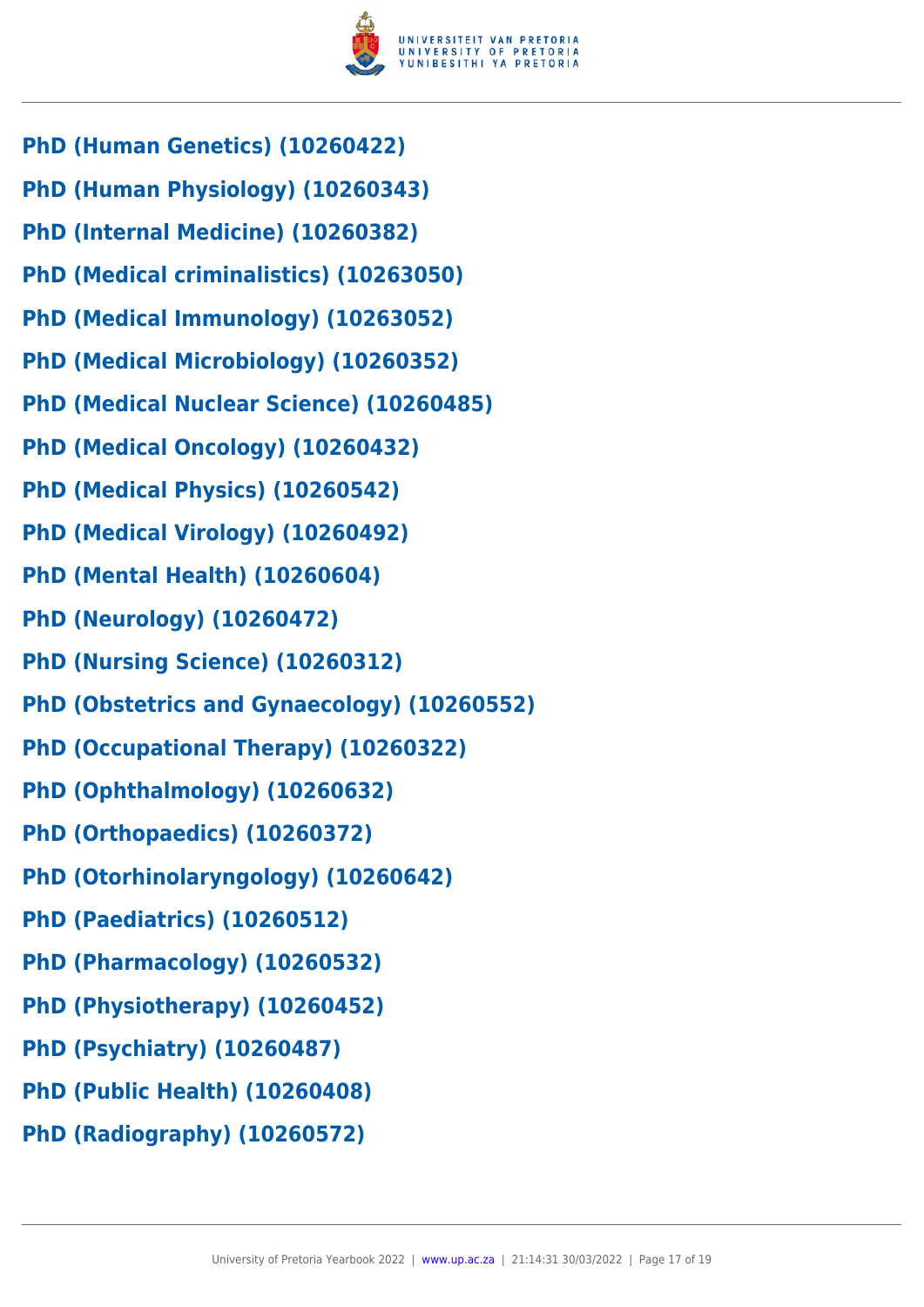

- **PhD (Reproductive Biology) (10260486)**
- **PhD (Reproductive Biology) (Andrology) (10260488)**
- **PhD (Sports Science) (10260583)**
- **PhD (Sports Science) (Biokinetics) (10260585)**
- **PhD (Sports Science) (Biomechanics) (10260586)**
- **PhD (Surgery) (10260562)**
- **PhD (Urology) (10260392)**